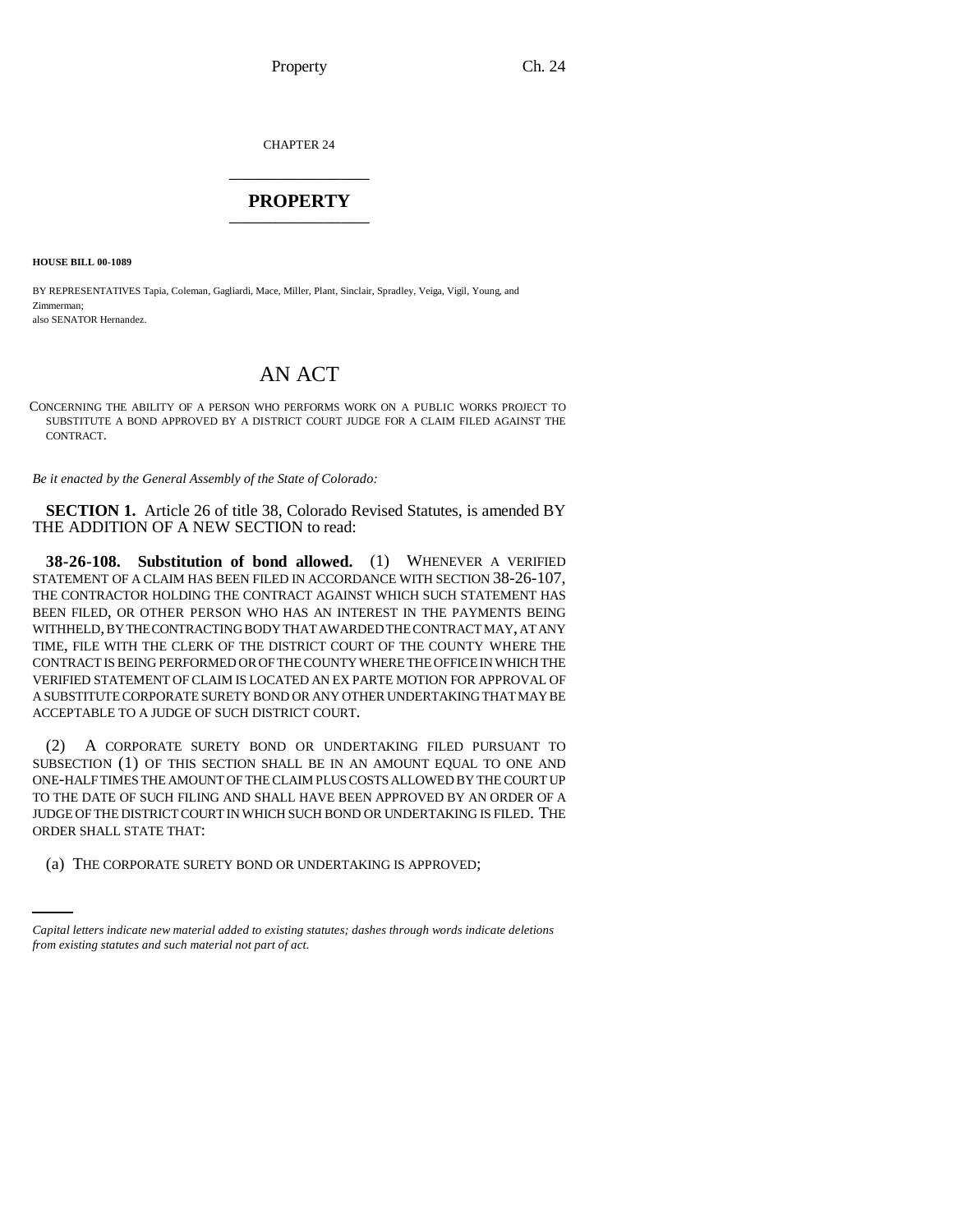## (b) THE VERIFIED STATEMENT OF CLAIM IS DISCHARGED;

(c) THE CORPORATE SURETY BOND OR UNDERTAKING SHALL BE SUBSTITUTED FOR THE MONEYS WITHHELD PURSUANT TO THE VERIFIED STATEMENT OF CLAIM; AND

(d) THE CONTRACTING BODY THAT AWARDED THE CONTRACT SHALL RELEASE THE MONEYS BEING WITHHELD PURSUANT TO THE VERIFIED STATEMENT OF CLAIM ON THE SAME TERMS AND CONDITIONS AS IF THE VERIFIED STATEMENT OF CLAIM HAD BEEN RELEASED BY THE CLAIMANT.

(3) A CORPORATE SURETY BOND OR UNDERTAKING FILED PURSUANT TO SUBSECTION (1) OF THIS SECTION SHALL BE CONDITIONED THAT, IF THE CLAIMANT IS FINALLY ADJUDGED TO BE ENTITLED TO RECOVER UPON THE CLAIM UPON WHICH THE CLAIMANT'S VERIFIED STATEMENT OF A CLAIM IS BASED, THE SURETY ISSUING THE BOND OR UNDERTAKING OR THE PRINCIPAL THEREUNDER, SHALL PAY TO SUCH CLAIMANT THE AMOUNT OF THE JUDGMENT ISSUED UPON SUCH CLAIM, TOGETHER WITH ANY INTEREST, COSTS, AND OTHER AMOUNTS AWARDED BY THE JUDGMENT.

(4) NOTWITHSTANDING THE PROVISIONS OF SECTION 38-26-107, UPON THE ISSUANCE OF AN ORDER FROM A JUDGE OF THE DISTRICT COURT APPROVING A BOND OR UNDERTAKING FILED PURSUANT TO SUBSECTION (1) OF THIS SECTION, THE CLERK OF SUCH DISTRICT COURT SHALL ISSUE A CERTIFICATE OF RELEASE, WHICH SHALL BE SERVED ON THE BOARD, OFFICER, PERSON, OR OTHER CONTRACTING BODY BY WHOM THE CONTRACT WAS AWARDED BY CERTIFIED MAIL, RETURN RECEIPT REQUESTED, OR BY PERSONAL DELIVERY. THE CERTIFICATE OF RELEASE SHALL SHOW THAT SUCH CLAIM AGAINST THE CONTRACT HAS BEEN DISCHARGED AND RELEASED IN FULL AND THE CORPORATE SURETY BOND OR UNDERTAKING HAS BEEN SUBSTITUTED. AFTER THE CERTIFICATE OF RELEASE IS FILED, PAYMENTS TO THE CONTRACTOR BY THE CONTRACTING BODY BY WHOM THE CONTRACT WAS AWARDED SHALL RESUME IN ACCORDANCE WITH THE TERMS OF THE CONTRACT, AND ANY FUNDS PREVIOUSLY WITHHELD AS A RESULT OF THE FILING OF THE VERIFIED STATEMENT SHALL BE RELEASED TO THE CONTRACTOR PURSUANT TO THE TERMS OF THE CONTRACT OR, IF NOT SPECIFIED IN THE CONTRACT, WITHIN THIRTY DAYS AFTER THE RECEIPT OF THE CERTIFICATE OF RELEASE BY THE BOARD, OFFICER, PERSON, OR OTHER CONTRACTING BODY BY WHOM THE CONTRACT WAS AWARDED.

(5) WHEN A CORPORATE SURETY BOND OR UNDERTAKING IS SUBSTITUTED FOR A CLAIM AS PROVIDED IN THIS SECTION, THE CLAIMANT WHO FILED THE VERIFIED STATEMENT OF A CLAIM PURSUANT TO SECTION 38-26-107 (1) MAY BRING AN ACTION AGAINST SUCH BOND OR UNDERTAKING. SUCH ACTION SHALL BE COMMENCED WITHIN THE TIME ALLOWED FOR THE COMMENCEMENT OF AN ACTION SET FORTH IN SECTION 38-26-107 (3).

(6) IN THE EVENT THAT NO ACTION IS COMMENCED UPON THE CORPORATE SURETY BOND OR UNDERTAKING WITHIN THE TIME PERIOD CALLED FOR BY SECTION 38-26-107, THE CORPORATE SURETY BOND OR UNDERTAKING SHALL BE DISCHARGED AND SHALL BE RETURNED TO THE CONTRACTOR.